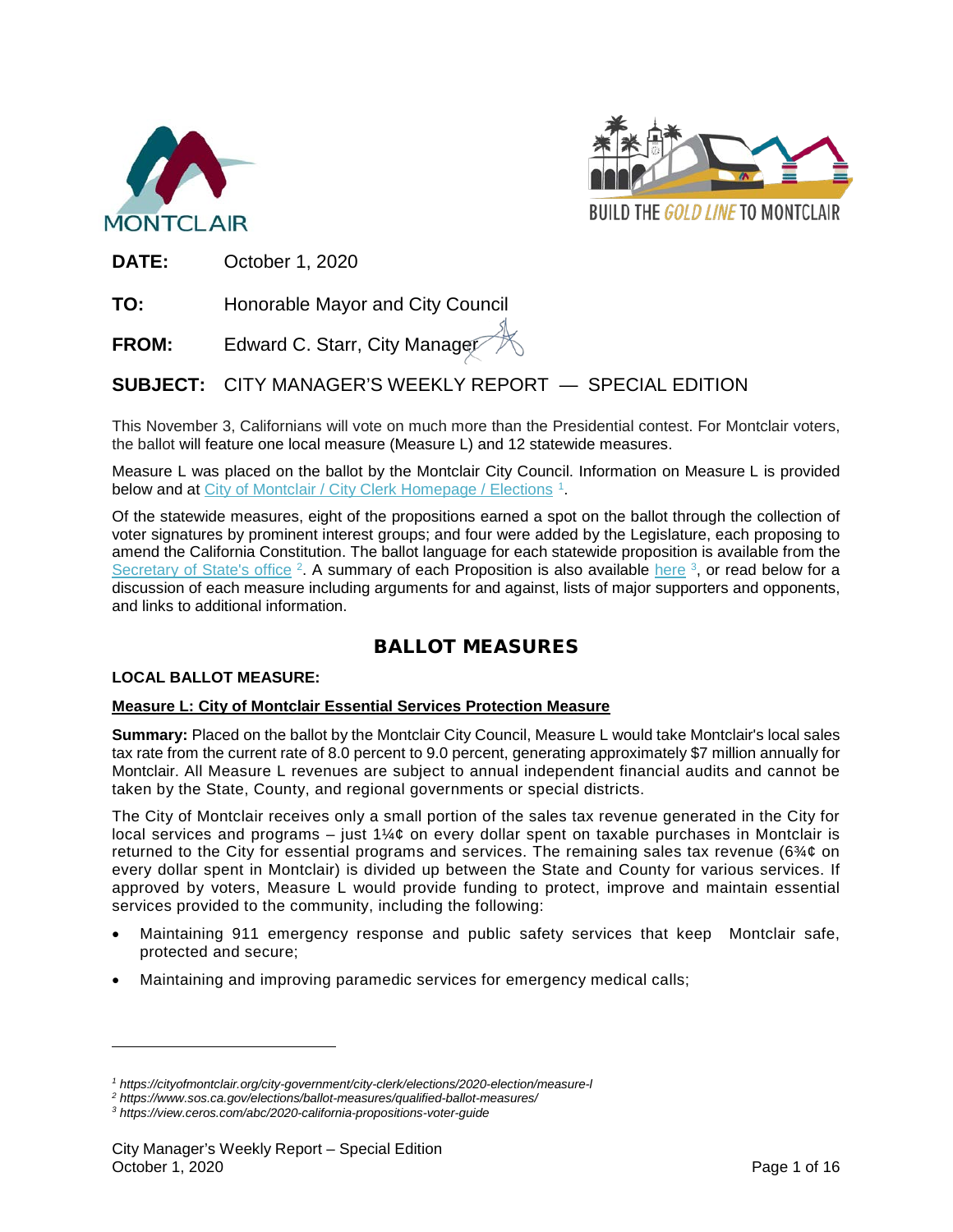- Preserving youth and senior services such as after school programs, meals and transit services for seniors and other residents in need, and programs designed to help at–risk youth avoid gang membership;
- Preparation, response and recovery programs for public health emergencies and natural and man–made disasters;
- Maintaining and improving the City's sewer and storm water systems and infrastructure to help prevent contamination of Montclair's local water sources;
- Programs for retaining local businesses and jobs;
- Assistance programs, temporary lodging and health care services for the homeless;
- Infrastructure improvement and maintenance programs for bridges, streets, and roads so they don't become more costly to improve or repair in the future; and
- Maintenance and improvement programs to keep parks and facilities in good condition, and building new facilities to meet the growing needs of Montclair's residents.

Based on market studies, approximately 75% of the sales tax that would be generated by Measure L would be paid by persons other than Montclair residents.

A series of economic recessions and the COVID–19 public health emergency have produced significant fiscal losses for Montclair and other California communities. Residents in many of Montclair's neighboring cities, including La Verne and Pomona, have already voted to approve similar tax measures. Several San Bernardino County cities including San Bernardino, Redlands, Victorville and Chino Hills will also have tax measures on the November 3 ballot, and other local cities are considering tax measures that may be placed on ballots after the November 3, 2020, election.

To cope with declining revenues and continue providing essential services to the community, the Montclair City Council has already taken steps to reduce the City's operating costs, including the following measures:

- Reductions in personnel costs during the Great Recession and years after totaling approximately \$3.5 million.
- Elimination of 51 full–time staff positions over the past decade.
- Renegotiation of labor agreements with employees resulting in short– and long–term savings through the implementation of controls on wage– and benefit–related costs; transferring certain pension costs to employees; and reducing, controlling, restructuring, or eliminating other retirement–related benefits including health care costs.
- In response to the ongoing COVID–19 public health crisis and its fiscal impacts on the economy, the City Council reduced departmental operating expenditures by approximately \$3.5 million year over year (Fiscal Years 2019–20 and 2020–21), postponed spending on new infrastructure and capital projects, and instituted a citywide hiring freeze.

**Argument for:** Proponents of Measure L argue that a "yes" vote would strengthen Montclair's fiscal ability to provide essential programs and services to businesses and residents by raising approximately \$7 million annually for public safety and 911 emergency medical services, programs targeting recovery from public health emergencies, youth and senior services, initiatives aimed at retaining local businesses and jobs, maintenance of parks and streets, and capital projects that improve the City's infrastructure.

#### **Argument against:** No argument on file.

**Supporters:** Committee to Support Measure L, Ginger Eaton (Montclair Planning Commissioner and former Montclair Mayor), Arturo Padilla (Community Activities Commissioner), David McQuitty (Managing Director, CIM Group, owner of Montclair Place), Steve Hammit (Chairman, Montclair Chamber of Commerce), and Dr. James Lally (Chief Medical Officer, Health Service Alliance).

**Opponent:** Oscar Miranda (resident).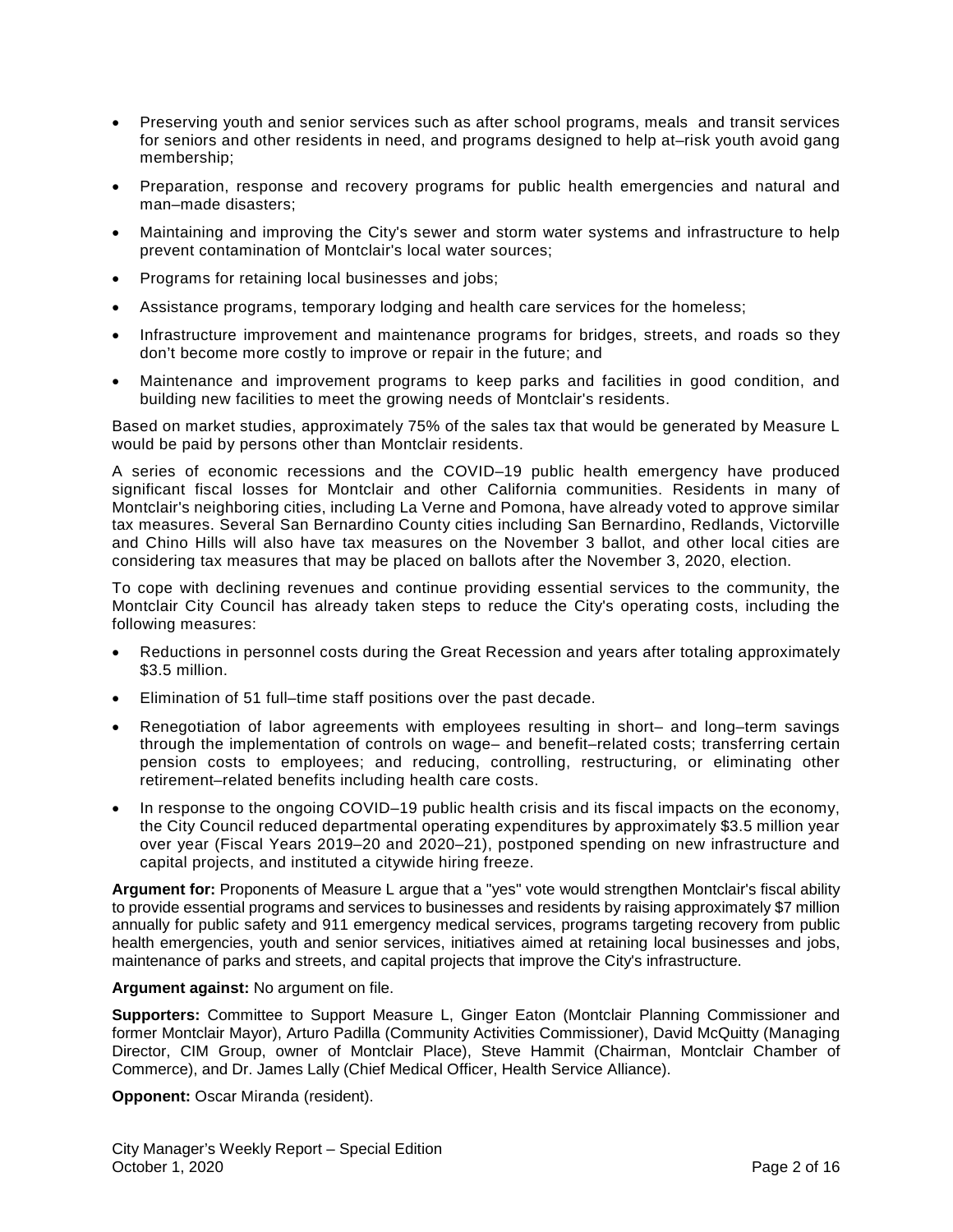## **Links to learn more:**

- [City of Montclair Measure L](https://cityofmontclair.org/city-government/city-clerk/elections/2020-election/measure-l) [4](#page-2-0)
- **E** Resolution No. 20-3283 Submitting Measure to Voters <sup>[5](#page-2-1)</sup>
- $\Box$  [Ballot Measure Notice –](https://cityofmontclair.org/Home/ShowDocument?id=16358) Arguments & Rebuttals  $6$
- $\overline{\mathbf{P}}$  [Argument In Favor](https://cityofmontclair.org/Home/ShowDocument?id=16430)  $7$
- $\Box$  [Impartial Analysis](https://cityofmontclair.org/Home/ShowDocument?id=16428)  $8$
- $\Box$  [Montclair Measure L Fact Sheet –](https://cityofmontclair.org/Home/ShowDocument?id=16480) English  $9$
- $\mathbb E$  [City of Montclair Medida L –](https://cityofmontclair.org/Home/ShowDocument?id=16506) Hoja de Informacion Spanish <sup>[10](#page-2-6)</sup>
- Montclair Measure L FAQ English<sup>[11](#page-2-7)</sup>
- City of Montclair Medida L [Preguntas Mas Frecuentes –](https://cityofmontclair.org/Home/ShowDocument?id=16504) Spanish [12](#page-2-8)

## **STATEWIDE BALLOT MEASURES:**

## **Proposition 14: Funding for stem cell research**

**Summary:** Authorizes \$5.5 billion in general bonds to go to stem cell research, including research on treating Alzheimer's and Dementia. It has been 16 years since California voters approved borrowing \$3 billion to finance a state government stem cell research program. The research organization created by that 2004 ballot measure has funded a variety of research projects and clinical trials, much of it through the University of California. The \$3 billion is now almost completely been spent, and backers of the original effort want voters to authorize another round of borrowing by issuing \$5.5 billion in government bonds to continue stem cell research. Establishes new rules for how research funds are spent by the California Institute for Regenerative Medicine (CIRM), the entity created by the 2004 ballot initiative, including a mandate to improve patient access to stem cell treatments. New grant awards would be prioritized by projects that would use matching funds from outside sources. The governance structure of the CIRM would be changed to improve public oversight.

**Argument for:** Universities, nonprofits and other research groups need more funding to continue stem cell medical research. The \$3 billion in funding provided by Proposition 71 in 2004 has been depleted.

**Argument against:** Insufficient oversight on how the money will be spent.

**Supporters:** University California Board of Regents, several medical institutions and stem–cell research advocates.

**Opponents:** The nonprofit Center for Genetics and Society.

#### **Links to learn more:**

 $\overline{a}$ 

- [Prop. 14: There's much, much more than meets the eye](https://capitolweekly.net/proposition-14-theres-much-much-more-than-meets-the-eye/)  $13$  (Capitol Weekly)
- Ballotpedia: [Proposition 14](https://ballotpedia.org/California_Proposition_14,_Stem_Cell_Research_Institute_Bond_Initiative_(2020))<sup>[14](#page-2-10)</sup>
- VIDEO: [What is Prop. 14? California voters will be asked to continue funding stem cell research](https://abc30.com/politics/what-you-need-to-know-about-california-prop-14/6542023/) [15](#page-2-11)

*<sup>4</sup> https://cityofmontclair.org/city-government/city-clerk/elections/2020-election/measure-l*

<span id="page-2-2"></span><span id="page-2-1"></span><span id="page-2-0"></span>*<sup>5</sup> https://cityofmontclair.org/Home/ShowDocument?id=16360*

*<sup>6</sup> https://cityofmontclair.org/Home/ShowDocument?id=16358*

<span id="page-2-3"></span>*<sup>7</sup> https://cityofmontclair.org/Home/ShowDocument?id=16430*

<span id="page-2-5"></span><span id="page-2-4"></span>*<sup>8</sup> https://cityofmontclair.org/Home/ShowDocument?id=16428 <sup>9</sup> https://cityofmontclair.org/Home/ShowDocument?id=16480*

<span id="page-2-6"></span>*<sup>10</sup> https://cityofmontclair.org/Home/ShowDocument?id=16506*

<span id="page-2-7"></span>*<sup>11</sup> https://cityofmontclair.org/Home/ShowDocument?id=16482 <sup>12</sup> https://cityofmontclair.org/Home/ShowDocument?id=16504*

<span id="page-2-8"></span>*<sup>13</sup> https://capitolweekly.net/proposition-14-theres-much-much-more-than-meets-the-eye/*

<span id="page-2-9"></span>*<sup>14</sup> https://ballotpedia.org/California\_Proposition\_14,\_Stem\_Cell\_Research\_Institute\_Bond\_Initiative\_(2020)*

<span id="page-2-11"></span><span id="page-2-10"></span>*<sup>15</sup> https://abc30.com/politics/what-you-need-to-know-about-california-prop-14/6542023/*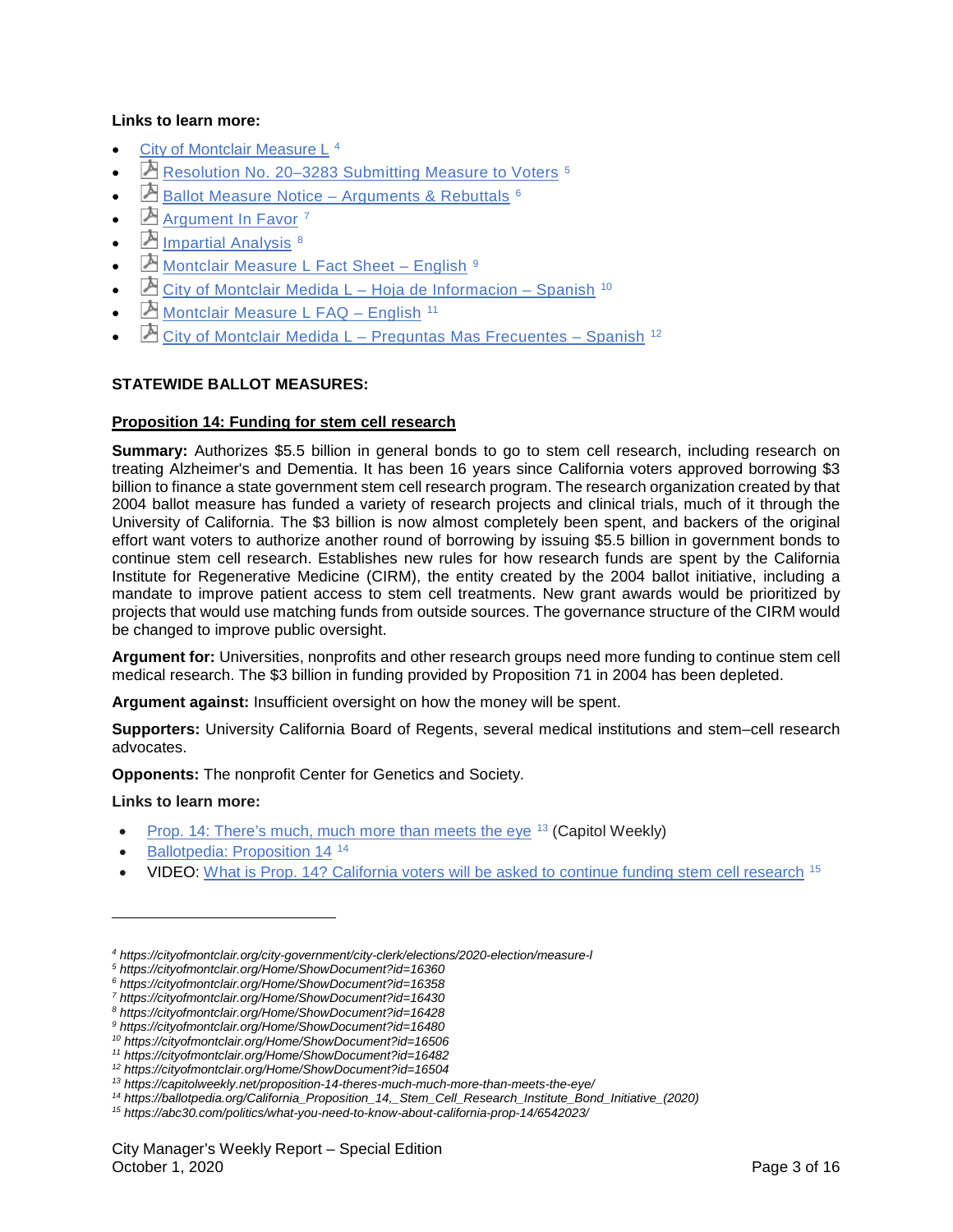## **Proposition 15: Increases commercial property taxes for education funding**

**Summary:** Amends the constitution to allow commercial and industrial properties to be taxed at their market value rather than their purchase price. Effectively revises the commercial property tax rules that have existed in California since the passage of Proposition 13 in 1978 – Proposition 13 requires all California properties (residential and commercial) to be taxed at their purchase price with an annual increase of 2% or inflation, whichever is lower.

Proposition 15 seeks to create a set of new rules for commercial property taxes while leaving the existing rules for residential property taxes in place. Proposition 15 would allow market–rate values for commercial and industrial properties to be used as the basis for assessing property taxes owed and would phase in that change over three years. Some properties occupied by small businesses would have a longer transition period to the higher taxes, while some business property owners would be exempt from the new law; e.g., there are exceptions for properties zoned as commercial agriculture and companies valued under \$3 million. Commercial property owners would see their taxes go up. Of the new tax revenue, an estimated \$8 billion to \$12.5 billion a year, 60% would go to local governments and 40% to school districts and community colleges. Residential properties (i.e. homes) are not affected by this proposition.

**Argument for:** Proponents say that many California companies sit on extremely valuable property, make lots of money and don't pay taxes on their land's market value. The money raised is greatly needed by schools and other governments.

**Argument against:** Opponents argue the massive tax increase will prompt companies to flee California at a time when businesses are already struggling due to recurring recessions and the current COVID–19 public health emergency.

**Supporters:** Teachers unions and other labor groups, and Mayors of many California cities.

**Opponents:** Business groups like the California Business Roundtable, the California Chamber of Commerce PAC, and anti–tax organizations.

### **Links to learn more:**

 $\overline{a}$ 

- [Prop. 15 could raise billions for California, But who will pay?](https://www.nbcsandiego.com/news/local/prop-15-could-raise-billions-for-california-but-who-will-pay/2407519/) [16](#page-3-0) (NBC San Diego)
- [Governor's endorsement of Proposition 15 disappoints Farm Bureau](https://www.lassennews.com/governors-endorsement-of-proposition-15-disappoints-farm-bureau/) <sup>[17](#page-3-1)</sup> (Lassen County Times)
- Ballotpedia: [Proposition 15](https://ballotpedia.org/California_Proposition_15,_Tax_on_Commercial_and_Industrial_Properties_for_Education_and_Local_Government_Funding_Initiative_(2020)) [18](#page-3-2)
- VIDEO: [What is Prop 15? Voters to decide property tax hike on big business](https://abc30.com/prop-15-voters-to-decide-property-tax-hike-for-big-business/6554464/) [19](#page-3-3)

#### **Proposition 16: Repeal Proposition 209 to allow affirmative action**

**Summary:** Allows the state and its public universities to use affirmative action to grant preferential treatment based on race, sex, ethnicity, or national origin in public employment, education, or contracting.

Proposition 16 repeals 1996's Proposition 209, which banned the government and public institutions (like schools) from using affirmative action to consider whether race, ethnicity and gender should be considered in awarding government contracts and admission to the state's colleges and universities. Proposition 16 was [added to the ballot by the Legislature](https://www.latimes.com/california/story/2020-06-10/affirmative-action-california-proposition-209-repeal-election) <sup>[20](#page-3-4)</sup>.

**Argument for:** Proponents argue that repealing the constitutional amendment would allow California's public institutions to work toward greater diversity. Federal law preventing discrimination still stands.

**Argument against:** Opponents argue that discrimination is wrong in all applications, even when benefitting historically underrepresented groups.

*<sup>16</sup> https://www.nbcsandiego.com/news/local/prop-15-could-raise-billions-for-california-but-who-will-pay/2407519*

<span id="page-3-0"></span>*<sup>17</sup> https://www.lassennews.com/governors-endorsement-of-proposition-15-disappoints-farm-bureau/*

<span id="page-3-2"></span><span id="page-3-1"></span>*<sup>18</sup> https://ballotpedia.org/California\_Proposition\_15,\_Tax\_on\_Commercial\_and\_Industrial\_Properties\_for\_Education\_and\_Local\_Go vernment\_Funding\_Initiative\_(2020)*

*<sup>19</sup> https://abc30.com/prop-15-voters-to-decide-property-tax-hike-for-big-business/6554464/*

<span id="page-3-4"></span><span id="page-3-3"></span>*<sup>20</sup> https://www.latimes.com/california/story/2020-06-10/affirmative-action-california-proposition-209-repeal-election*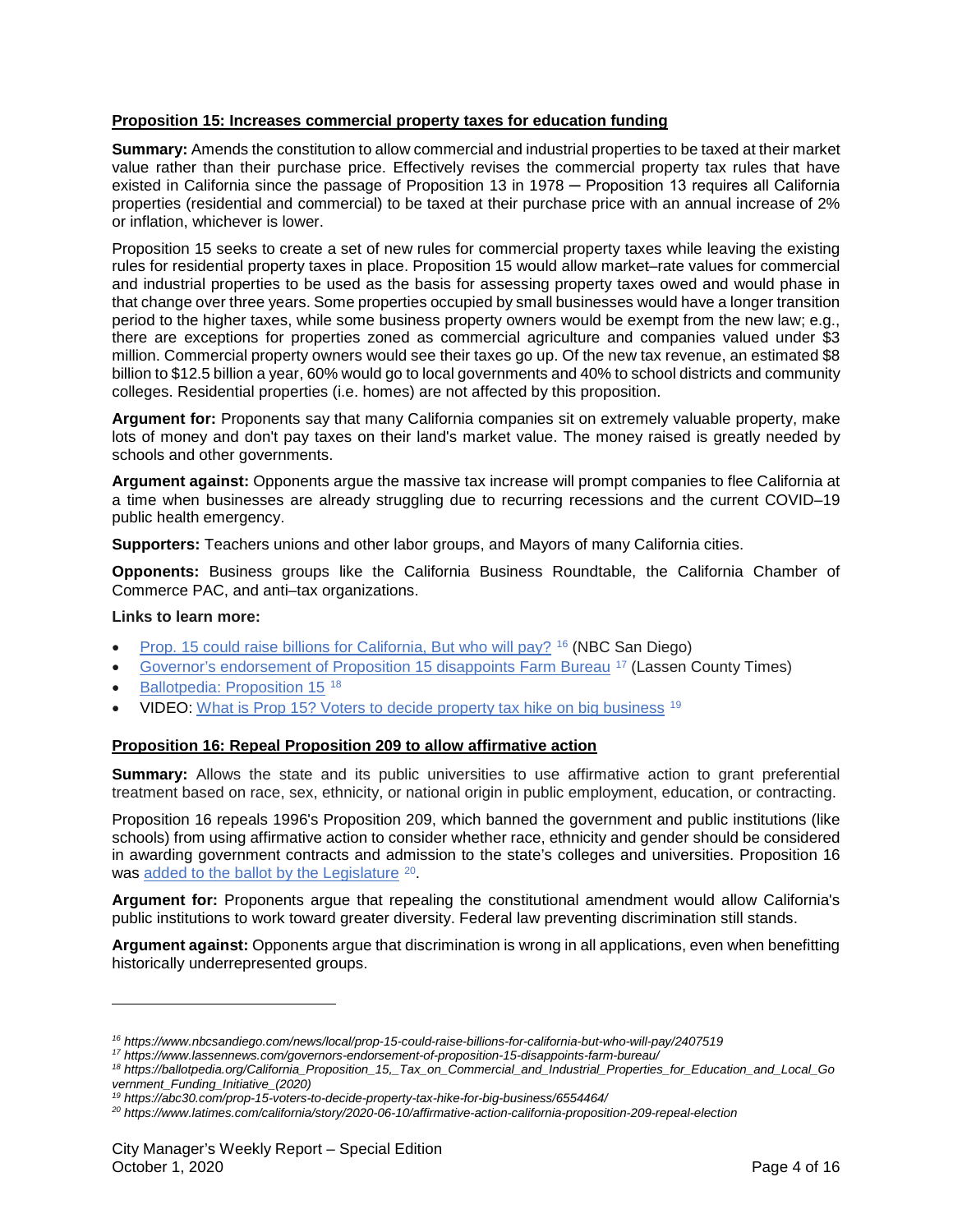# **Supporters:** Teachers' unions, and the UC Board of Regents.

# **Opponents:** Members of the state Republican Party.

## **Links to learn more:**

- [New poll finds shaky support for Proposition 16 to restore affirmative action in California](https://www.latimes.com/california/story/2020-09-16/california-proposition-16-ppic-affirmative-action-poll) <sup>[21](#page-4-0)</sup> (LA Times)
- [Proposition 16: Why some Asian Americans are on the front lines of the campaign against affirmative](https://www.mercurynews.com/2020/09/17/proposition-16-why-some-asian-americans-are-on-the-front-lines-of-the-campaign-against-affirmative-action/)  [action](https://www.mercurynews.com/2020/09/17/proposition-16-why-some-asian-americans-are-on-the-front-lines-of-the-campaign-against-affirmative-action/) [22](#page-4-1) (Mercury News)
- Ballotpedia: [Proposition 16](https://ballotpedia.org/California_Proposition_16,_Repeal_Proposition_209_Affirmative_Action_Amendment_(2020))<sup>[23](#page-4-2)</sup>
- VIDEO: [What is Prop. 16? Here's how it will impact affirmative action in California](https://abc30.com/politics/california-prop-16-explained---what-you-need-to-know/6506762/) [24](#page-4-3)

## **Proposition 17: Allows parolees the right to vote**

**Summary:** Amends the State Constitution to allow those on parole for a felony conviction to vote in elections. Current California law prevents people from voting if they're imprisoned or on parole for a felony crime. Proposition 17 is a [Constitutional Amendment](https://leginfo.legislature.ca.gov/faces/billTextClient.xhtml?bill_id=201920200ACA6) <sup>[25](#page-4-4)</sup> placed on the ballot by the state Legislature that would allow a person on parole to vote. Rules barring parolees from voting vary by state, though the trend has been toward restoring those rights. A survey conducted by a pro–voting rights group last year estimated that the ban on parolees voting in elections affects about 40,000 Californians.

In California, persons on probation are already allowed to vote. Probation is part of the sentence handed down that often allows those convicted of a felony to avoid time behind bars, whereas parole begins upon release from prison in advance of when an inmate's sentence is scheduled to end.

**Argument for:** Proponents argue the change would restore voting rights to a disenfranchised group of people released from their prison sentences and reintegrating into society.

**Argument against:** Opponents argue that people on parole are still being closely monitored and should not have their full rights to freedom restored until parole ends.

**Supporters:** League of Women Voters, the ACLU, AIDS Healthcare Foundation, and tenants groups.

**Opponents:** The California Apartment Association, State Building and Construction Trade Council of California, unionized construction workers, and apartment and rental housing companies.

#### **Links to learn more:**

 $\overline{a}$ 

- [LA County supervisors support proposition restoring voting rights to those on parole](https://losangeles.cbslocal.com/2020/09/15/la-county-supervisors-throw-support-behind-proposition-restoring-voting-rights-to-those-on-parole/)  $^{26}$  $^{26}$  $^{26}$  (CBS Los Angeles)
- [Alex Padilla: Why Prop. 17 will strengthen both voting rights and public safety](https://www.sandiegouniontribune.com/opinion/commentary/story/2020-09-16/yes-proposition-17-inmate-voting-rights) <sup>[27](#page-4-6)</sup> (San Diego Union Tribune)
- Ballotpedia: [Proposition 17](https://ballotpedia.org/California_Proposition_17,_Voting_Rights_Restoration_for_Persons_on_Parole_Amendment_(2020))<sup>[28](#page-4-7)</sup>

<span id="page-4-0"></span>*<sup>21</sup> https://www.latimes.com/california/story/2020-09-16/california-proposition-16-ppic-affirmative-action-poll*

<span id="page-4-1"></span>*<sup>22</sup> https://www.mercurynews.com/2020/09/17/proposition-16-why-some-asian-americans-are-on-the-front-lines-of-the-campaignagainst-affirmative-action/*

*<sup>23</sup> https://ballotpedia.org/California\_Proposition\_16,\_Repeal\_Proposition\_209\_Affirmative\_Action\_Amendment\_(2020)*

<span id="page-4-3"></span><span id="page-4-2"></span>*<sup>24</sup> https://abc30.com/politics/california-prop-16-explained---what-you-need-to-know/6506762/*

<span id="page-4-4"></span>*<sup>25</sup> https://leginfo.legislature.ca.gov/faces/billTextClient.xhtml?bill\_id=201920200ACA6*

<span id="page-4-5"></span>*<sup>26</sup> https://losangeles.cbslocal.com/2020/09/15/la-county-supervisors-throw-support-behind-proposition-restoring-voting-rights-tothose-on-parole/*

<span id="page-4-6"></span>*<sup>27</sup> https://www.sandiegouniontribune.com/opinion/commentary/story/2020-09-16/yes-proposition-17-inmate-voting-rights*

<span id="page-4-7"></span>*<sup>28</sup> https://ballotpedia.org/California\_Proposition\_17,\_Voting\_Rights\_Restoration\_for\_Persons\_on\_Parole\_Amendment\_(2020)*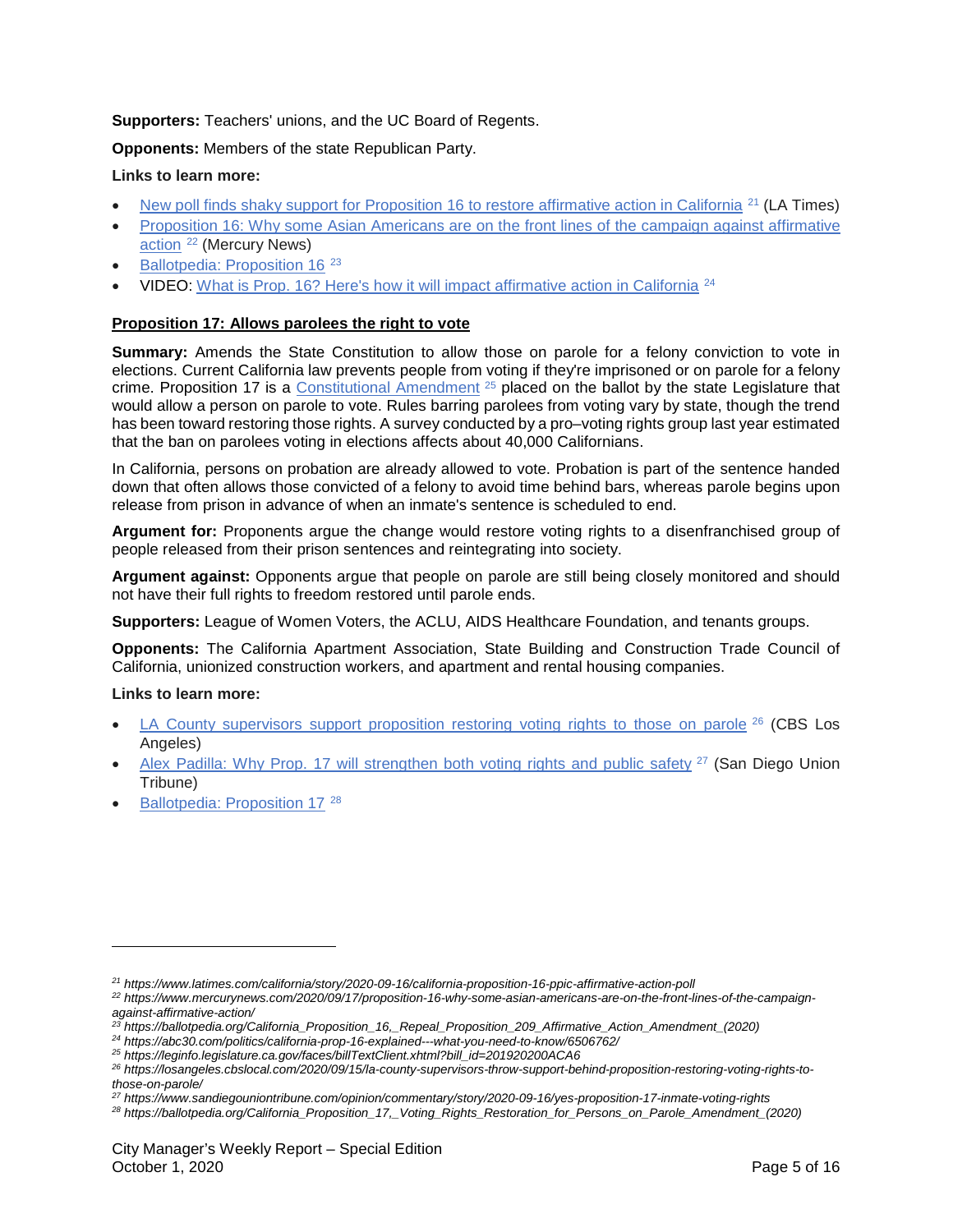## **Proposition 18: Grant some 17-year-olds right to vote in primaries**

**Summary:** Thi[s Constitutional Amendment](https://leginfo.legislature.ca.gov/faces/billTextClient.xhtml?bill_id=201920200ACA4) <sup>[29](#page-5-0)</sup>, placed on the ballot by the Legislature, would allow 17-yearolds to register and vote in primary elections if they turn 18 by the time of the general election in November.

**Argument for:** Proponents argue that young people who are legally allowed to participate in general elections should be able to participate in that full electoral cycle.

**Argument against:** Opponents argue that seventeen year olds are legally children and therefore too young to vote.

**Supporters:** California Secretary of State Alex Padilla, and California League of Conservation Voters.

**Opponents:** Election Integrity Project California, Inc.

## **Links to learn more:**

- [Alex Padilla: Vote yes on Prop. 18 to engage, energize and empower the next generation of voters](https://www.sandiegouniontribune.com/opinion/commentary/story/2020-09-17/yes-on-proposition-18-teen-voters) [30](#page-5-1) (San Diego Union Tribune)
- [Thousands of 17–year–olds could vote in California primaries if initiative passes, study says](https://www.sacbee.com/news/politics-government/capitol-alert/article245633730.html) [31](#page-5-2) (Sacramento Bee)
- Ballotpedia: [Proposition 18](https://ballotpedia.org/California_Proposition_18,_Primary_Voting_for_17-Year-Olds_Amendment_(2020)) [32](#page-5-3)

#### **Proposition 19: Changes certain property tax rules**

**Summary:** Added to the ballot by the state Legislature. If approved by voters, California homeowners who are 55 years of age or older can purchase a new home and keep their property tax payment at the same level or a reduced rate — depending on the value of the new house. Those homeowners would be able to transfer their tax assessment to a more expensive home up to three separate times (currently only one transfer is allowed in some counties).

Expands the property tax break for older homeowners to those who lose their home to a wildfire, a program now limited to other kinds of natural disasters.

Proposition 19 also eliminates one exemption that exists when someone transfers a home to a child or a grandchild; i.e., if the recipient does not use the home as their primary residence its tax value would be reassessed under Proposition 19.

Resulting revenues would go to establishing a Fire Response Fund.

**Argument for:** Proponents argue that retirees are reluctant to put homes on the market to downsize because they fear paying higher taxes on a new house. Proposition 19 closes a loophole that allows wealthy people to pass on homes to children who use them as rental properties.

**Argument against:** Opponents argue the proposition, largely backed by real estate special interests, eliminates one loophole, but it creates a bigger problem by allowing wealthy homeowners to continue reaping the benefits of Proposition 13. An argument can be made that revenues from property taxes should not be automatically earmarked for one single purpose, such as fire suppression.

**Supporters:** California Association of Realtors.

 $\overline{a}$ 

**Opponents:** Howard Jarvis Taxpayers Association.

<span id="page-5-0"></span>*<sup>29</sup> https://leginfo.legislature.ca.gov/faces/billTextClient.xhtml?bill\_id=201920200ACA4*

*<sup>30</sup> https://www.sandiegouniontribune.com/opinion/commentary/story/2020-09-17/yes-on-proposition-18-teen-voters*

<span id="page-5-2"></span><span id="page-5-1"></span>*<sup>31</sup> https://www.sacbee.com/news/politics-government/capitol-alert/article245633730.html*

<span id="page-5-3"></span>*<sup>32</sup> https://ballotpedia.org/California\_Proposition\_18,\_Primary\_Voting\_for\_17-Year-Olds\_Amendment\_(2020)*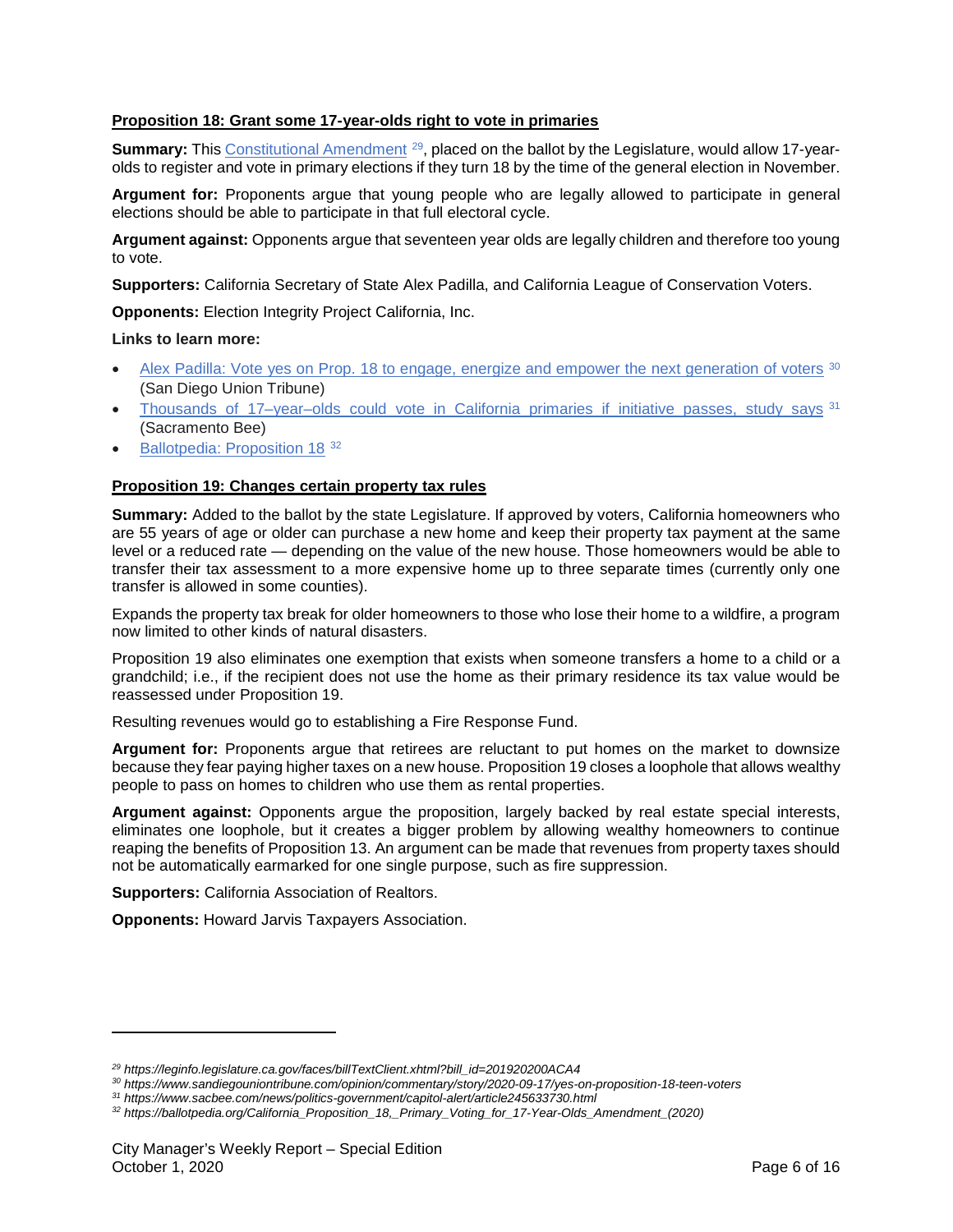#### **Links to learn more:**

- [Prop. 19 debate: Funding for fighting wildfires or attack on Prop 13 tax protections?](https://sanfrancisco.cbslocal.com/2020/09/16/prop-19-debate-funding-for-fighting-wildfires-or-attack-on-prop-13-tax-protections/) [33](#page-6-0) (CBS San Francisco)
- [Worried about fires? California ballot initiative could help you move to a new city](https://www.sacbee.com/news/politics-government/capitol-alert/article245601215.html) [34](#page-6-1) (Sacramento Bee)
- Ballotpedia: [Proposition 19](https://ballotpedia.org/California_Proposition_19,_Property_Tax_Transfers,_Exemptions,_and_Revenue_for_Wildfire_Agencies_and_Counties_Amendment_(2020)) [35](#page-6-2)

#### **Proposition 20: Reclassifies certain crimes and expands DNA collection**

**Summary:** In recent years, California voters have voted twice to reduce the punishment for crimes considered by existing law to be among those less serious than violent felonies. In 2014 [Proposition 47](https://lao.ca.gov/ballot/2014/prop-47-110414.aspx)[36](#page-6-3) was passed to reduce the penalties for some theft and drug crimes. In 2016 Proposition 57 offered a chance of parole to some serving prison sentences for crimes that don't fall on the state's list of violent crimes. Both laws have been the subject of intense debate over whether they are the right step toward reducing the prison population and promoting rehabilitation, or a wrong step that has led to an escalation in crime by repeat offenders.

This ballot measure would place new limits on some of the sentence reductions allowed under previous measures. Proposition 20 would allow some theft–related crimes to be charged as felonies and it would create two new crimes: serial theft (applicable only to a select list of crimes and to defendants who have prior convictions for certain crimes) and organized retail theft (two or more people involved in some theft crimes within a 180–day period). Both crimes could result in jail time.

Proposition 20 would change the 2016 parole law (Proposition 57) [championed by then–Governor Jerry](https://www.latimes.com/politics/la-pol-ca-prop-57-jerry-brown-prison-parole-20161027-story.html)  [Brown](https://www.latimes.com/politics/la-pol-ca-prop-57-jerry-brown-prison-parole-20161027-story.html) <sup>37</sup>, which blocked inmates convicted of certain crimes from being considered for early release. Proposition 57 also required a judge's approval before most juvenile defendants could be tried in an adult court — reversing [a law approved by California voters in 2000](https://articles.latimes.com/2000/nov/30/news/mn-59353) [38](#page-6-5); allowed an expansion of good–behavior credits awarded by prison officials; and gave new power to the state parole board to allow early release of prisoners whose primary sentences were not for "violent" crimes.

Proposition 20 would change some of the rules that must be followed by the state Board of Parole Hearings and community probation programs.

Proposition 20 would expand DNA testing to require samples be taken from some people convicted of theft and domestic violence.

Proposition 20 makes it so firearm theft, vehicle theft and unlawful use of a credit card, are classified as "wobblers," meaning they can be charged as misdemeanors or felonies.

Proposition 20 establishes two new crimes under state law, serial crime and retail organized crime, also both wobblers.

**Argument for:** Proponents argue the proposition gives prosecutors the discretion to pursue harsher sentences for certain retail crimes.

**Argument against:** Opponents argue the change in crime classification would lead to over–sentencing of nonviolent crimes and contribute to overcrowding in prisons.

**Supporters:** Various state Legislators, various law enforcement unions, the California Police Chiefs Association, and grocery store chains.

**Opponents:** Californians for Public Safety and Rehabilitation, former Governor Jerry Brown, and the ACLU.

 $\overline{a}$ 

*35*

<span id="page-6-1"></span><span id="page-6-0"></span>*<sup>33</sup> https://sanfrancisco.cbslocal.com/2020/09/16/prop-19-debate-funding-for-fighting-wildfires-or-attack-on-prop-13-tax-protections/ <sup>34</sup> https://www.sacbee.com/news/politics-government/capitol-alert/article245601215.html*

<span id="page-6-2"></span>*https://ballotpedia.org/California\_Proposition\_19,\_Property\_Tax\_Transfers,\_Exemptions,\_and\_Revenue\_for\_Wildfire\_Agencies\_an d\_Counties\_Amendment\_(2020)*

<span id="page-6-3"></span>*<sup>36</sup> https://lao.ca.gov/ballot/2014/prop-47-110414.aspx*

*<sup>37</sup> https://www.latimes.com/politics/la-pol-ca-prop-57-jerry-brown-prison-parole-20161027-story.html*

<span id="page-6-5"></span><span id="page-6-4"></span>*<sup>38</sup> https://articles.latimes.com/2000/nov/30/news/mn-59353*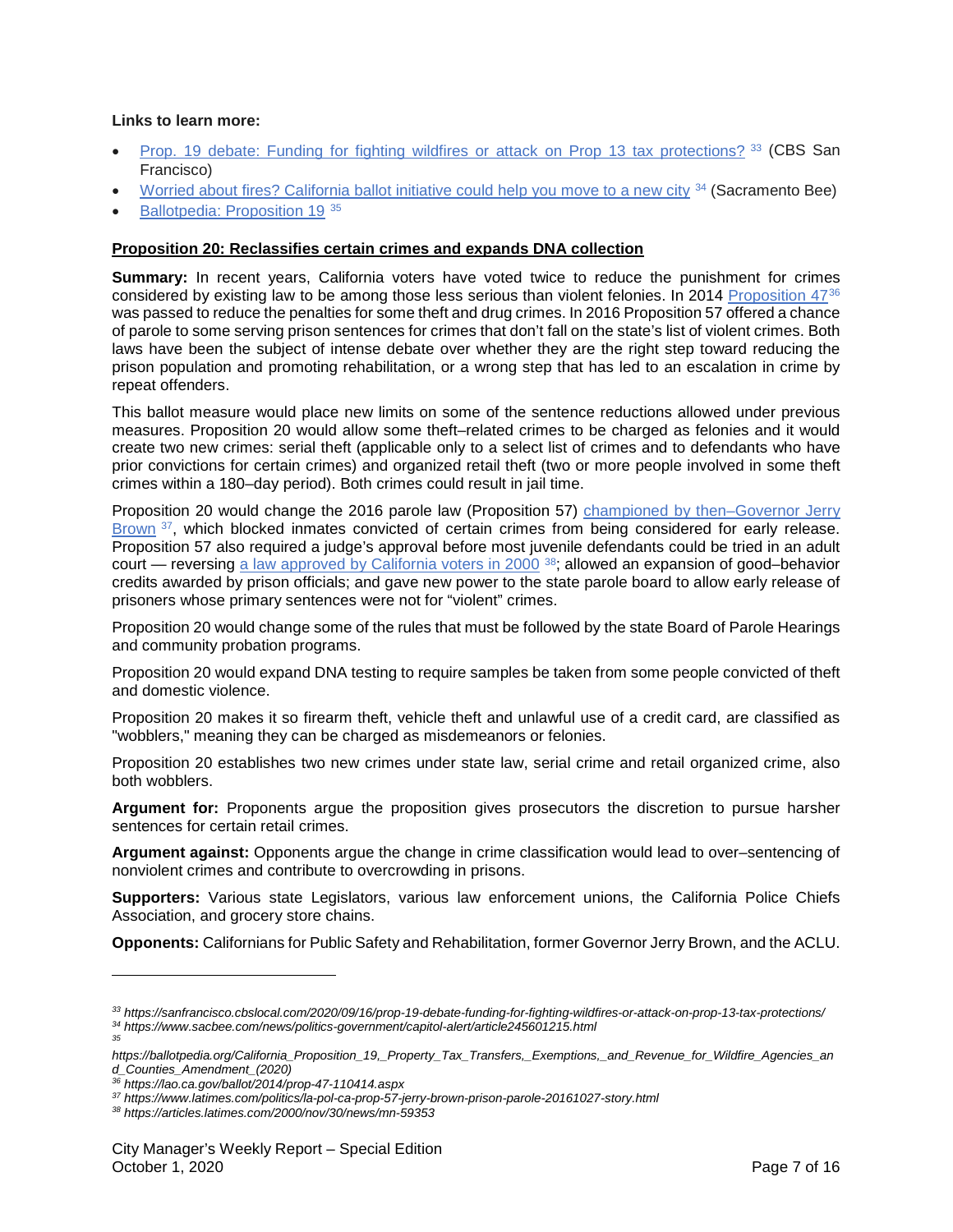#### **Links to learn more:**

- [Grocery stores are pushing California to be tougher on crime](https://www.latimes.com/business/story/2020-09-16/california-grocery-industry-supports-tougher-crime-laws) [39](#page-7-0) (LA Times)
- [Opposition to Prop. 20 increases; opponents charge it's a step backward for CA](https://www.davisvanguard.org/2020/09/opposition-to-prop-20-increases-opponents-charge-its-a-step-backwards-for-ca/) [40](#page-7-1) (Davis Vanguard)
- VIDEO: [Here's how Prop. 20 will affect criminal justice in California](https://abc7.com/politics/heres-how-prop-20-will-affect-criminal-justice-in-california/6623811/) [41](#page-7-2)
- [Ballotpedia Proposition 20](https://ballotpedia.org/California_Proposition_20,_Criminal_Sentencing,_Parole,_and_DNA_Collection_Initiative_(2020))<sup>[42](#page-7-3)</sup>

## **Proposition 21: Rent control overhaul**

**Summary:** Growing concerns over California's lack of affordable housing have made rent control — a government–imposed cap on what property owners (landlords) can charge their tenants — a concern in many California cities. Last year, Governor Newsom signed a law [restricting annual rent increases to no](https://www.latimes.com/california/story/2019-09-11/california-renters-relief-legislation-gavin-newsom-rent-cap)  [more than 5% plus inflation](https://www.latimes.com/california/story/2019-09-11/california-renters-relief-legislation-gavin-newsom-rent-cap) <sup>43</sup>, one of the strictest statewide caps on rent hikes in the country. That law was written after California voters rejected Proposition 10, a statewide rent control measure in 2018. The author of that measure has now introduced Proposition 21.

If Proposition 21 passes, it allows local jurisdictions to put rent control in place for all kinds of housing, including single–family homes, condominiums and townhomes. There are, however, two exceptions: if the home or building was first occupied in the past 15 years, and if the landlord only owns up to two rental properties.

Proposition 21 would replace the Costa–Hawkins Rental Housing Act of 1995. Under Costa–Hawkins, landlords can raise rents after a tenant moves out, but Proposition 21 would put a limit on how much they can raise the rent of a vacated unit to 15% over three years.

**Argument for:** Proponents argue renters need more protections in California's expensive housing market, and Proposition 21 would allow local governments the ability to expand more of those protections.

**Argument against:** Opponents argue more rent control could worsen the housing crisis by reducing private builders' profit incentive to build more housing.

**Supporters:** UC Board of Regents, Los Angeles County Board of Education, and Asian Pacific Islander Legislative Caucus.

**Opponents:** The Asian American Coalition for Education, various trade unions, real estate groups, and housing developers.

#### **Links to learn more:**

 $\overline{a}$ 

- [Bernie Sanders backs rent control, slams greedy landlords in new 'yes on 21' spot](https://www.businesswire.com/news/home/20200917005305/en/Bernie-Sanders-Backs-Rent-Control-Slams-Greedy-Landlords-in-New-%E2%80%98Yes-on-21%E2%80%99-Spot) [44](#page-7-5) (Business Wire)
- [Opponents of rent control initiative say Prop.](https://www.sandiegouniontribune.com/news/politics/story/2020-09-15/opponents-of-rent-control-ballot-initiative-say-backers-of-prop-21-violated-state-stolen-valor-act-in-advertisement) 21 backers violated Stolen Valor Act in ad [45](#page-7-6) (San Diego Union Tribune)
- Ballotpedia: [Proposition 21](https://ballotpedia.org/California_Proposition_21,_Local_Rent_Control_Initiative_(2020)) [46](#page-7-7)

#### **Proposition 22: Classifies rideshare and delivery drivers as contract workers**

**Summary:** Establishes app–based drivers — including Uber and Lyft rideshare drivers and food delivery drivers like DoorDash, Instacart, etc. ─ as contract workers instead of employees and establishes labor laws specific to this kind of job.

<span id="page-7-2"></span>*<sup>41</sup> https://abc7.com/politics/heres-how-prop-20-will-affect-criminal-justice-in-california/6623811/*

<span id="page-7-0"></span>*<sup>39</sup> https://www.latimes.com/business/story/2020-09-16/california-grocery-industry-supports-tougher-crime-laws*

<span id="page-7-1"></span>*<sup>40</sup> https://www.davisvanguard.org/2020/09/opposition-to-prop-20-increases-opponents-charge-its-a-step-backwards-for-ca/*

<span id="page-7-3"></span>*<sup>42</sup> https://ballotpedia.org/California\_Proposition\_20,\_Criminal\_Sentencing,\_Parole,\_and\_DNA\_Collection\_Initiative\_(2020)*

*<sup>43</sup> https://www.latimes.com/california/story/2019-09-11/california-renters-relief-legislation-gavin-newsom-rent-cap*

<span id="page-7-5"></span><span id="page-7-4"></span>*<sup>44</sup> https://www.businesswire.com/news/home/20200917005305/en/Bernie-Sanders-Backs-Rent-Control-Slams-Greedy-Landlords-in-New-%E2%80%98Yes-on-21%E2%80%99-Spot*

<span id="page-7-6"></span>*<sup>45</sup> https://www.sandiegouniontribune.com/news/politics/story/2020-09-15/opponents-of-rent-control-ballot-initiative-say-backers-ofprop-21-violated-state-stolen-valor-act-in-advertisement*

<span id="page-7-7"></span>*<sup>46</sup> https://ballotpedia.org/California\_Proposition\_21,\_Local\_Rent\_Control\_Initiative\_(2020)*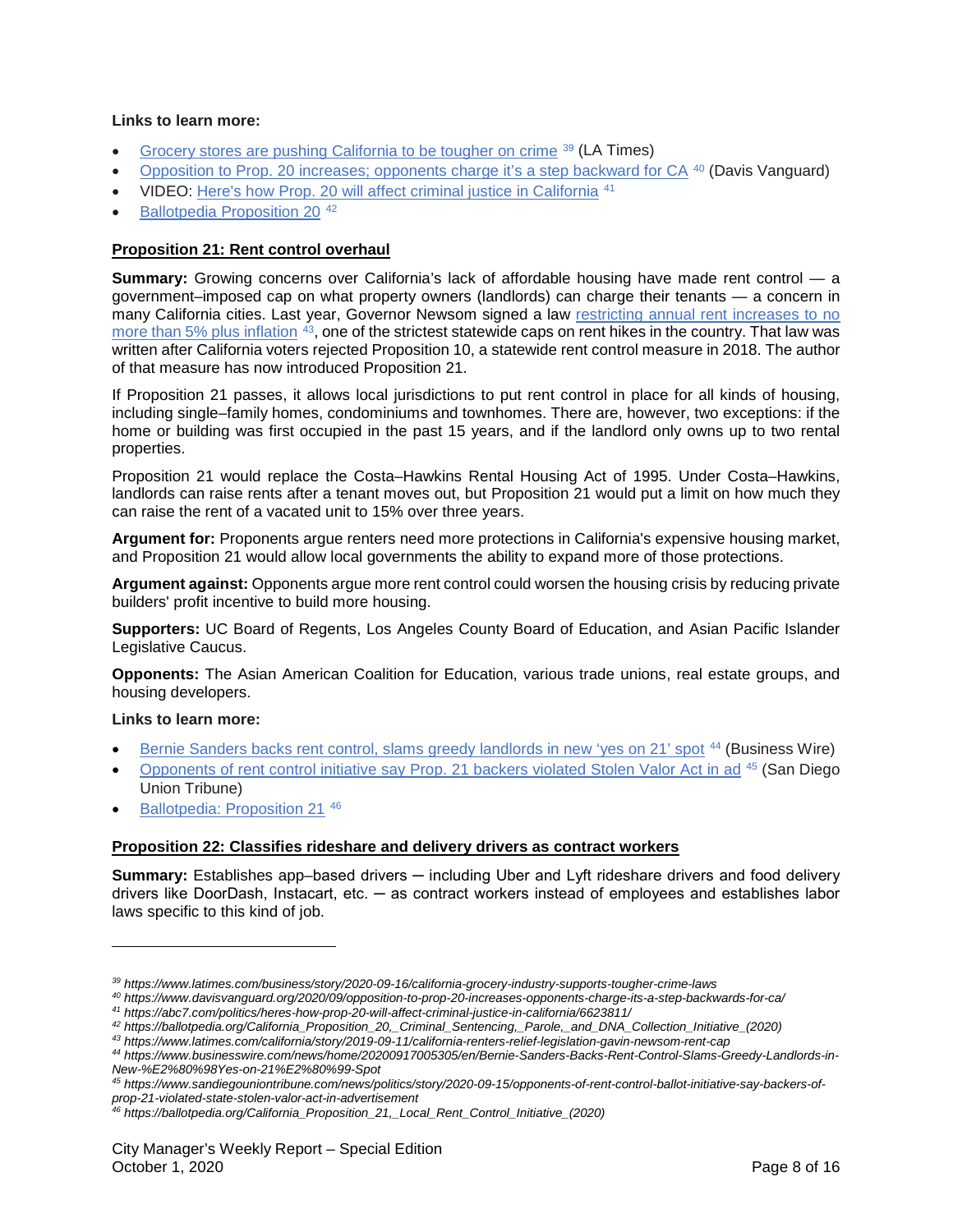In 2019, the state legislature passed Assembly Bill  $5<sup>47</sup>$ , imposing new criteria to determine the correct employment status for an estimated 1 million Californians defined as independent contract workers. The app–based companies, Uber and Lyft, joined together to file a ballot measure [\(Proposition 22](https://www.latimes.com/california/story/2019-10-29/uber-lyft-doordash-fight-california-labor-law-ab5)<sup>[48](#page-8-1)</sup>) that, if passed, would create separate rules that would apply to their drivers. Proposition 22 would designate those drivers to be independent contractors, but the measure would also provide those drivers with new employment benefits they do not currently have; e.g., drivers would be guaranteed an hourly wage slightly above the state minimum wage — for time spent driving; a monthly health insurance stipend for some drivers, based on the hours they work per week; new medical and disability benefits if a driver is injured while driving; and new rules pertaining to rest periods, sexual harassment and criminal background checks. By providing benefits, Proposition 22 would distinguish the rules for app–based contractors from those applying to other sectors of the California economy.

**Argument for:** Proponents argue classifying drivers as employees, as is law under AB5, would make these services more expensive and companies wouldn't be able to offer as many positions, meaning fewer gig jobs and less flexibility for drivers.

**Argument against:** Opponents argue the companies are trying to use the ballot proposition to avoid paying drivers' hourly wages and offering them benefits they are entitled to under current California law.

**Supporters:** Companies like Uber, Lyft, DoorDash, Postmates and Instacart, as well as several chambers of commerce organizations.

**Opponents:** Labor organizations.

#### **Links to learn more:**

 $\overline{a}$ 

- [Uber and Lyft have poured millions of dollars into a November ballot measure to keep Calif. drivers](https://www.businessinsider.com/what-is-proposition-22-california-gig-workers-uber-lyft-2020-8)  [paid as independent contractors](https://www.businessinsider.com/what-is-proposition-22-california-gig-workers-uber-lyft-2020-8)<sup>[49](#page-8-2)</sup> (Business Insider)
- [Uber analyst expects California's Prop. 22 to pass based on latest polling](https://finance.yahoo.com/news/uber-analyst-expects-californias-prop-194026983.html) <sup>[50](#page-8-3)</sup> (Yahoo Finance)
- Ballotpedia: [Proposition 22](https://ballotpedia.org/California_Proposition_22,_App-Based_Drivers_as_Contractors_and_Labor_Policies_Initiative_(2020)) [51](#page-8-4)

#### **Proposition 23: Dialysis clinic requirements**

**Summary:** Requires dialysis clinics to have at least one physician present while patients are being treated (except where there is a shortage), to report patient infection data to the state, and to get consent from the state before closing. The measure also bans clinics from discriminating based on who is paying for a patient's care.

This is the second straight November election in which California voters will be asked to approve a new law governing kidney dialysis clinics in the state. About 600 dialysis clinics in California serve an estimated 80,000 patients per month, according to a state legislative analysis. To address the patients' needs, clinics often operate long hours six days a week.

The ballot measure would require every clinic to have at least one physician present during all operating hours. The clinics would have to offer the same level of care to all patients, regardless of whether the treatment is paid for by private insurance or a government–funded program such as Medi–Cal or Medicare. Clinic administrators would have to report more information about infections among their dialysis patients, and the state Department of Public Health would have a new role in agreeing to changes at a clinic or its closure.

**Argument for:** Proponents argue the increased regulations will make clinics safer for patients and make sure patients with any insurance will be treated equally.

<span id="page-8-0"></span>*<sup>47</sup> https://www.latimes.com/california/story/2019-09-18/gavin-newsom-signs-ab5-employees0independent-contractors-california*

<span id="page-8-1"></span>*<sup>48</sup> https://www.latimes.com/california/story/2019-10-29/uber-lyft-doordash-fight-california-labor-law-ab5*

<span id="page-8-2"></span>*<sup>49</sup> https://www.businessinsider.com/what-is-proposition-22-california-gig-workers-uber-lyft-2020-8*

*<sup>50</sup> https://finance.yahoo.com/news/uber-analyst-expects-californias-prop-194026983.html*

<span id="page-8-4"></span><span id="page-8-3"></span>*<sup>51</sup> https://ballotpedia.org/California\_Proposition\_22,\_App-Based\_Drivers\_as\_Contractors\_and\_Labor\_Policies\_Initiative\_(2020)*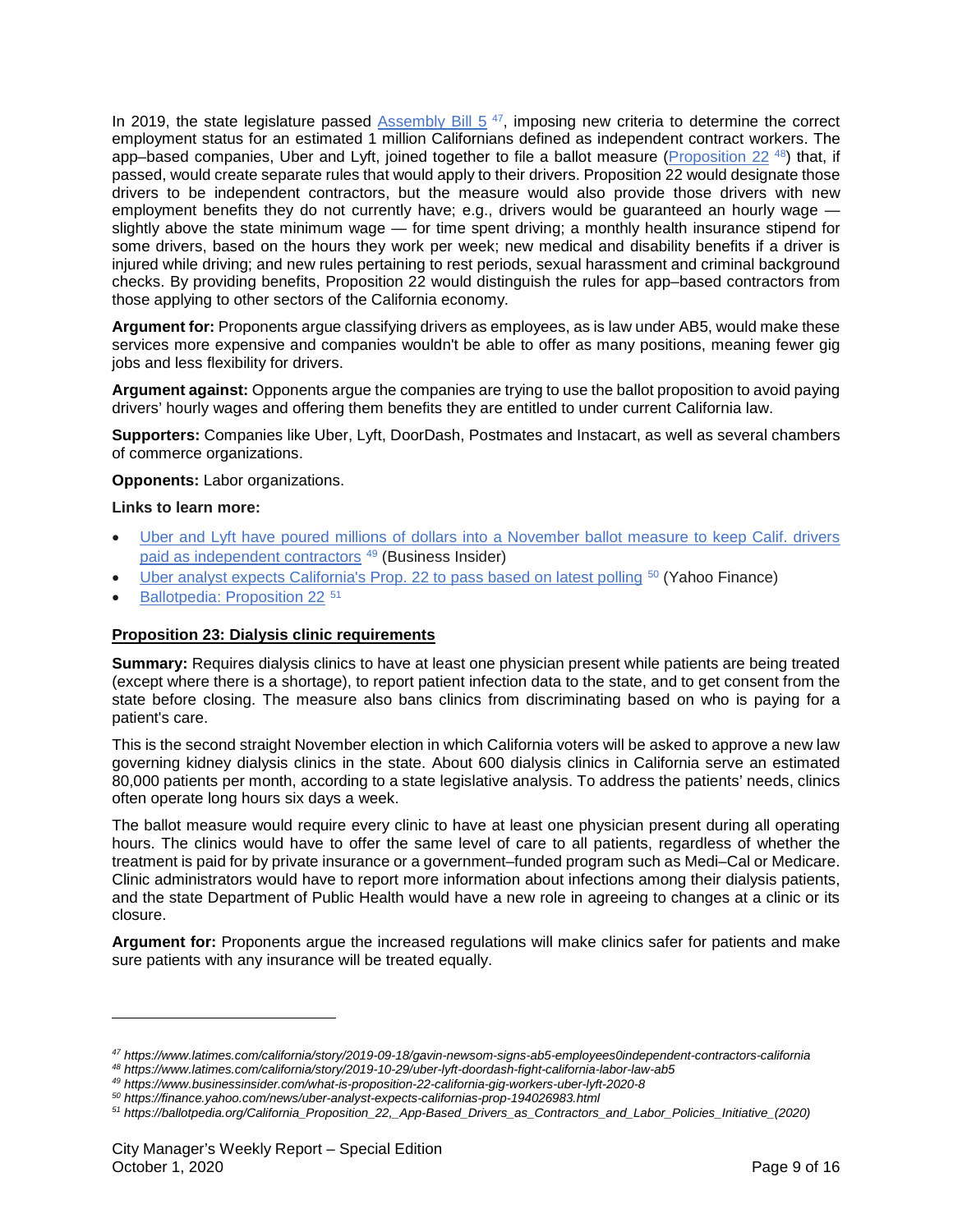**Argument against:** Opponents argue the increased regulations would make care more costly for, and less available to, patients.

**Supporters:** SEIU healthcare workers union.

**Opponents:** For–profit dialysis clinics (e.g., DaVita, Inc. and Fresenius Medical Care); the California Medical Association; California State Conference NAACP; AMVETS Department of California; and dozens of health, business, taxpayer and veterans groups.

#### **Link to learn more:**

- [Prop. 23: Kidney dialysis clinic rules](https://calmatters.org/election-2020-guide/proposition-23-kidney-dialysis-clinics/) [52](#page-9-0) (Cal Matters)
- [Ballotpedia Proposition 23](https://ballotpedia.org/California_Proposition_23,_Dialysis_Clinic_Requirements_Initiative_(2020))<sup>[53](#page-9-1)</sup>

#### **Proposition 24: Consumer data privacy protections**

**Summary:** Modifies the California Consumer Privacy Act to force companies to honor consumers' requests that their data not be shared, that incorrect information be corrected, and requires permission before collecting data on teens and children. Establishes a new agency to oversee consumers' data privacy.

California's [sweeping new consumer privacy law](https://www.latimes.com/politics/la-pol-ca-privacy-initiative-legislature-agreement-20180621-story.html)  $54$  went into effect in January, and strict state enforcement began July 1. The law gives individuals much more control over data collected by a variety of businesses. Consumers must be told if data is being collected or sold, they can ask that their information be deleted, and businesses are prohibited from charging more to customers who ask for more privacy.

Proposition 24 goes further by creating a new definition in state law of "data sharing" in an attempt to make more businesses subject to privacy rules. Consumers would also have new rights to limit the sharing of their personal information and to correct inaccurate information. Penalties for companies that break the law would go up under Proposition 24, with even higher fines for information related to children. A new consumer protection agency would be established.

**Argument for:** Proponents argue the law would give people with privacy concerns more control over where and how their data is used.

**Argument against:** Opponents argue the initiative contains several loopholes and provisions that actually weaken consumer protections (in some cases) compared to existing California law. It also gives large corporations an advantage over individuals with fewer financial and legal assets.

**Supporters:** Alastair Mactaggart, a San Francisco real estate developer, and former presidential candidate Andrew Yang.

**Opponents:** The ACLU of California and Consumer Federation of California.

#### **Links to learn more:**

 $\overline{a}$ 

- [Andrew Yang takes lead role in California data privacy campaign](https://www.politico.com/states/california/story/2020/08/31/andrew-yang-takes-lead-role-in-california-data-privacy-campaign-1314061) <sup>[55](#page-9-3)</sup> (Politico)
- [Prop. 24 seemingly seeks to expand internet privacy, critics say it won't](https://www.thecalifornian.com/story/news/2020/09/08/proposition-24-centers-internet-privacy/5739293002/) [56](#page-9-4) (Salinas Californian)
- Ballotpedia: [Proposition 24](https://ballotpedia.org/California_Proposition_24,_Consumer_Personal_Information_Law_and_Agency_Initiative_(2020)) [57](#page-9-5)

## **Proposition 25: Eliminate the cash bail system, or go back to it**

**Summary:** [Senate Bill 10](https://www.latimes.com/politics/la-pol-ca-brown-signs-bail-reform-20180828-story.html)<sup>[58](#page-9-6)</sup>, a 2018 law, eliminated the cash bail system in California and replaced it with an algorithmic risk assessment method that determines who gets released from jail while awaiting trial

*<sup>52</sup> https://calmatters.org/election-2020-guide/proposition-23-kidney-dialysis-clinics/*

<span id="page-9-1"></span><span id="page-9-0"></span>*<sup>53</sup> https://ballotpedia.org/California\_Proposition\_23,\_Dialysis\_Clinic\_Requirements\_Initiative\_(2020)*

<span id="page-9-2"></span>*<sup>54</sup> https://www.latimes.com/politics/la-pol-ca-privacy-initiative-legislature-agreement-20180621-story.html*

<span id="page-9-3"></span>*<sup>55</sup> https://www.politico.com/states/california/story/2020/08/31/andrew-yang-takes-lead-role-in-california-data-privacy-campaign-1314061*

*<sup>56</sup> https://www.thecalifornian.com/story/news/2020/09/08/proposition-24-centers-internet-privacy/5739293002/*

<span id="page-9-5"></span><span id="page-9-4"></span>*<sup>57</sup> https://ballotpedia.org/California\_Proposition\_24,\_Consumer\_Personal\_Information\_Law\_and\_Agency\_Initiative\_(2020)*

<span id="page-9-6"></span>*<sup>58</sup> https://www.latimes.com/politics/la-pol-ca-brown-signs-bail-reform-20180828-story.html*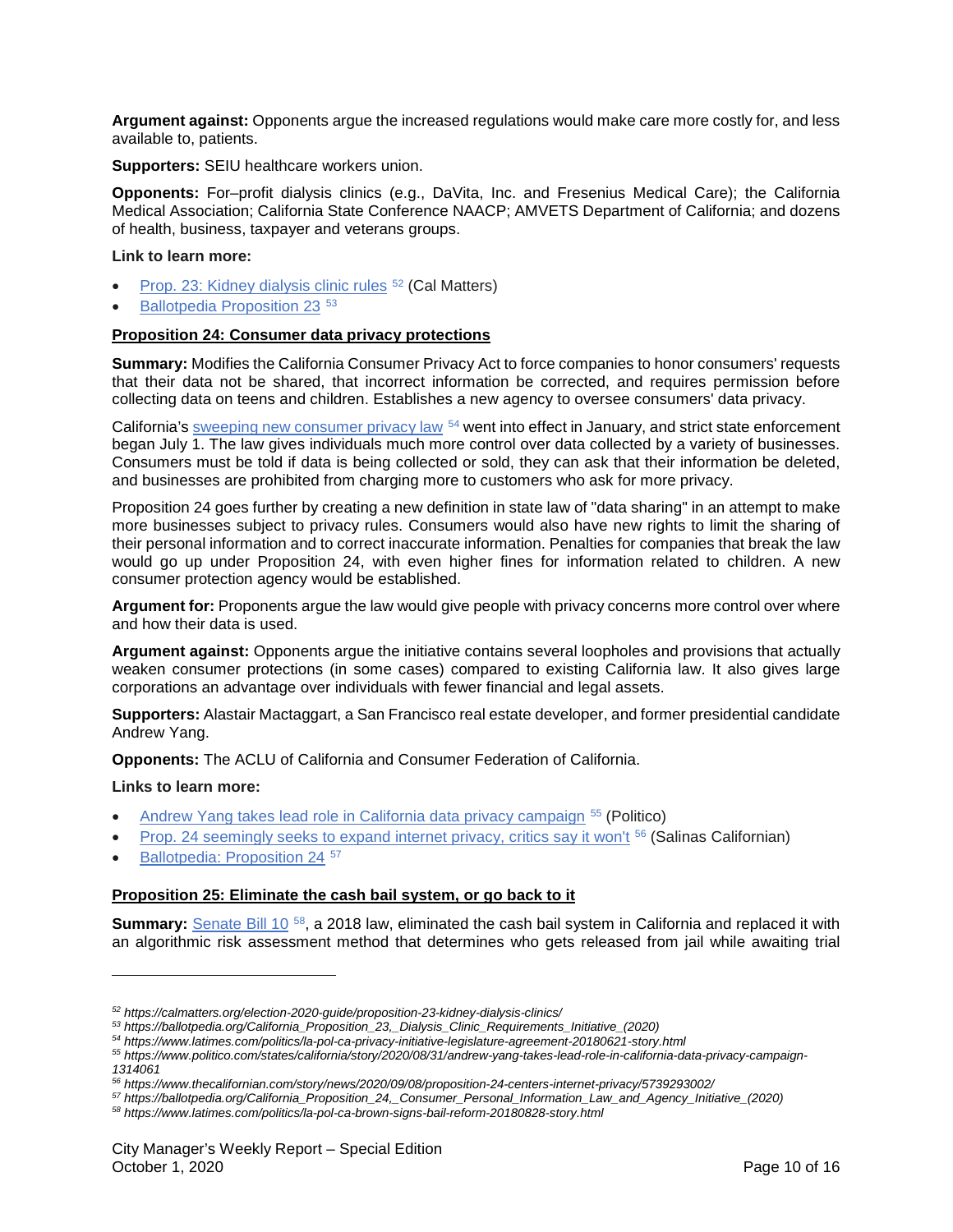based on risk to society instead of ability to post bond. Effectively, the law gives judges wide discretion to decide who can be released prior to trial. Defendants deemed to be a danger to the community could be held under a policy known as "preventive detention."

Proposition 25 is a referendum on SB10 ─ the referendum is a process in California that allows the people to veto or uphold a law by putting it on the ballot.

After SB10 became law, companies representing the bail industry quickly gathered signatures to place a referendum on the ballot. As a result, SB10 has been on hold and is awaiting a final decision by voters on November 3.

A "yes" vote upholds SB10 and ends the cash bail system. A "no" vote rejects the law and maintains the decades–old cash bail system.

**Argument for:** Proponents argue SB10 creates a system that is fairer to everyone accused of crimes and the bail bonds businesses is only putting the issue on the ballot to try and continue profiting off the cash bail system. The cash bail system too often has led to decisions based less on public safety and more on the ability to pay.

**Argument against:** Opponents argue SB10 is flawed because it still leaves room for racial bias, making it a poor replacement for California's longstanding cash bail system.

**Supporters:** Chief Justice of the California Supreme Court, state officials, civil rights groups, the California Democratic Party, Action Now Initiative, SEIU Sate Council, and the League of Women Voters.

**Opponents:** The American Bail Coalition, several chambers of commerce, and Human Rights Watch.

#### **Links to learn more:**

 $\overline{a}$ 

- [California's cash bail system favors the rich. Would replacing it help people of color?](https://www.fresnobee.com/news/politics-government/election/article245051135.html) <sup>[59](#page-10-0)</sup> (Fresno Bee)
- [Prop. 25 will replace cash bail with risk assessment, if passed](https://www.dailycal.org/2020/08/04/prop-25-will-replace-cash-bail-with-risk-assessment-if-passed/) <sup>[60](#page-10-1)</sup> (Daily Cal)
- [Ballotpedia Proposition 25](https://ballotpedia.org/California_Proposition_25,_Replace_Cash_Bail_with_Risk_Assessments_Referendum_(2020))<sup>[61](#page-10-2)</sup>

# Voting in the November 3, 2020 Election

Election Day is Tuesday, November 3, 2020. All of California's registered voters will be mailed a ballot no later than 29 days prior to Election Day. In addition to having the option to mail in their ballots, in–person voting locations will also be available to voters. Voters must register on or before Election Day (November 3, 2020) for their vote to be counted.

To register to vote in California you must:

- Be a United States citizen, and a resident of California,
- Be at least 18 years old or older on Election Day,
- Not be currently in state or federal prison or on parole for the conviction of a felony, and
- Not be currently found to be mentally incompetent to vote by a court.

You can register to vote in the following ways:

- Online at<https://registertovote.ca.gov/>
- By completing a paper voter registration form, which can be obtained from City Hall upon request or from the County Registrar of Voters' Office (ROV). The application may be mailed to the ROV (no postage required) or dropped off in person.

<span id="page-10-0"></span>*<sup>59</sup> https://www.fresnobee.com/news/politics-government/election/article245051135.html*

*<sup>60</sup> https://www.dailycal.org/2020/08/04/prop-25-will-replace-cash-bail-with-risk-assessment-if-passed/*

<span id="page-10-2"></span><span id="page-10-1"></span>*<sup>61</sup> https://ballotpedia.org/California\_Proposition\_25,\_Replace\_Cash\_Bail\_with\_Risk\_Assessments\_Referendum\_(2020)*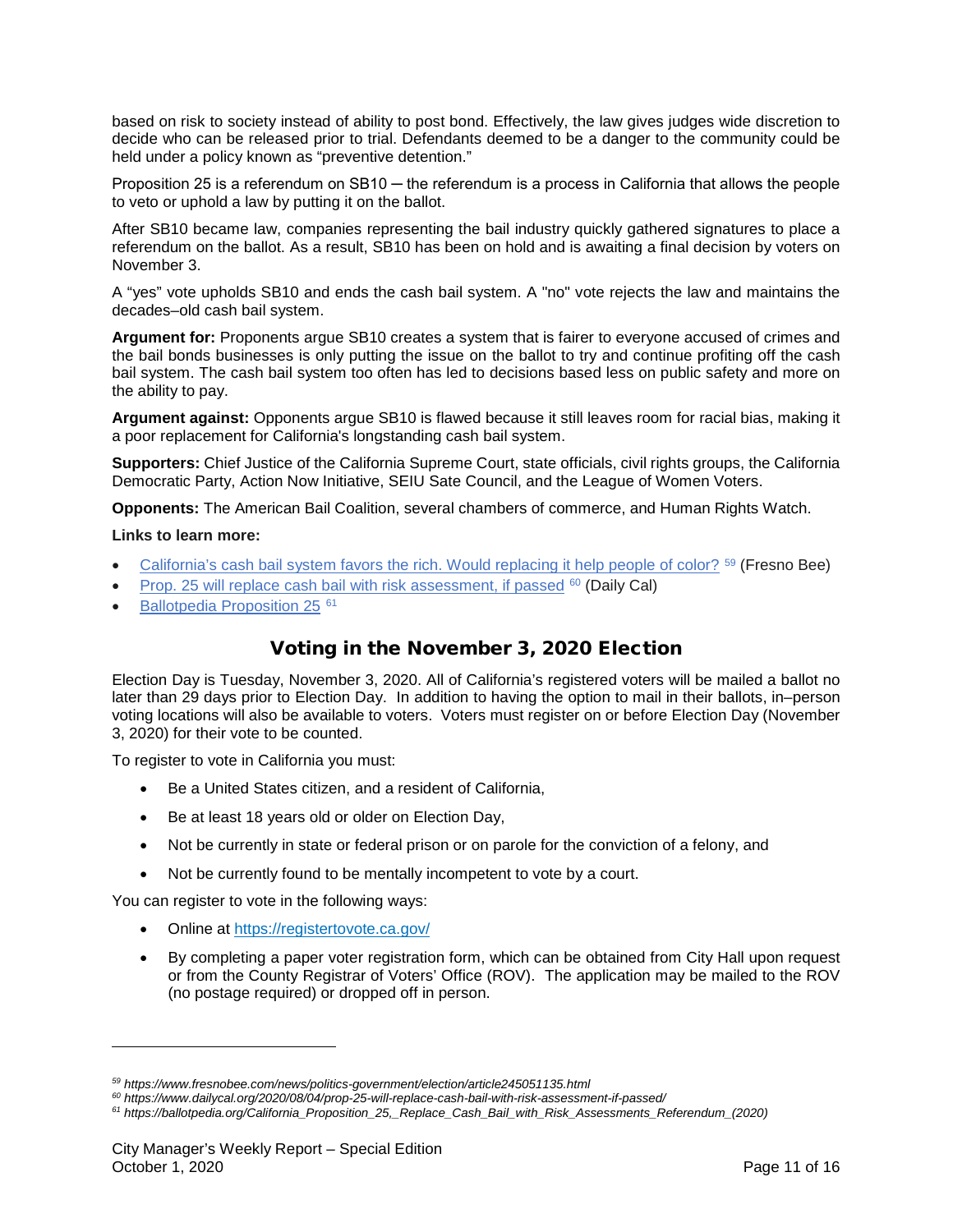• By requesting, completing, and submitting a paper voter registration form at a Department of Motor Vehicles office.

Voter Registration deadlines for November 3, 2020 Election:

- Online: Register online by October 19, 2020.
- By mail: Registration form postmarked by October 19, 2020.
- In person: Register in person at an early vote site, polling place or the ROV by November 3, 2020.

### **Voting In Person**

What to bring when voting in person:

- If you are registered and have voted in California before, you don't need to show ID.
- If you're a first-time voter who registered by mail, and didn't include your driver's license number, California ID number, or the last 4 digits of your Social Security number on your registration, you may be asked to provide ID when you vote. Acceptable forms of identification include:
	- o A copy of a recent utility bill,
	- o The sample ballot booklet you received from your county elections office or another document sent to you by a government agency, or
	- o A US passport, driver license, official state identification card, or student identification card showing your name and photograph.
- Voters without ID: If you are unable to provide ID, you will be able to vote a provisional ballot.
- You may want to bring your Voter Information Guide with your choices marked in advance so you know what to vote on each issue.

Call the Secretary of State's toll-free Voter Hotline at (800) 345-VOTE (8683) for more information or if you have specific questions about voting in person.

#### **Vote by Mail (VBM) Ballots**

All registered voters in California will receive a ballot by mail, called a Vote by Mail Ballot (VBM). VBMs may be submitted via the mail (postage is paid, no additional postage is required), by dropping it in a VBM Drop Box (Montclair locations listed below), or by submitting it in person at an early vote site, polling place, or at the San Bernardino County Registrar of Voters' Office (locations listed below in their respective sections). Check the status of your ballot at wheresmyballot.sos.ca.gov

- If you are returning your ballot by mail, it must be postmarked on or before Election Day and received by the County Elections Office no later than 17 days after Election Day.
- If you are returning your completed mail-in ballot in person to a voting site or dropping it off in a drop box, it must be delivered no later than the close of polls at 8:00 p.m. on November 3rd.
- Anyone may return your ballot for you, as long as they do not get paid on a per ballot basis. In order for your ballot to be counted, you must fill out the authorization section found on the outside of your ballot envelope.

| Location                                           | <b>Address</b>                            | <b>Hours</b>                                                                                                                               |
|----------------------------------------------------|-------------------------------------------|--------------------------------------------------------------------------------------------------------------------------------------------|
| <b>Montclair Civic Center</b><br>North Parking Lot | 5111 Benito Street<br>Montclair, CA 91763 | 24 hours a day, from Monday, October 5 at 10:00<br>a.m. - Tuesday, November 3, 2020 at 8:00 p.m.                                           |
| Montclair Police<br>Department Parking Lot         | 4870 Arrow Highway<br>Montclair, CA 91763 | Boxes are locked, secured, and monitored by<br>video surveillance. Ballots are retrieved by ROV<br>employees throughout the voting period. |

#### **VBM Drop Boxes in Montclair**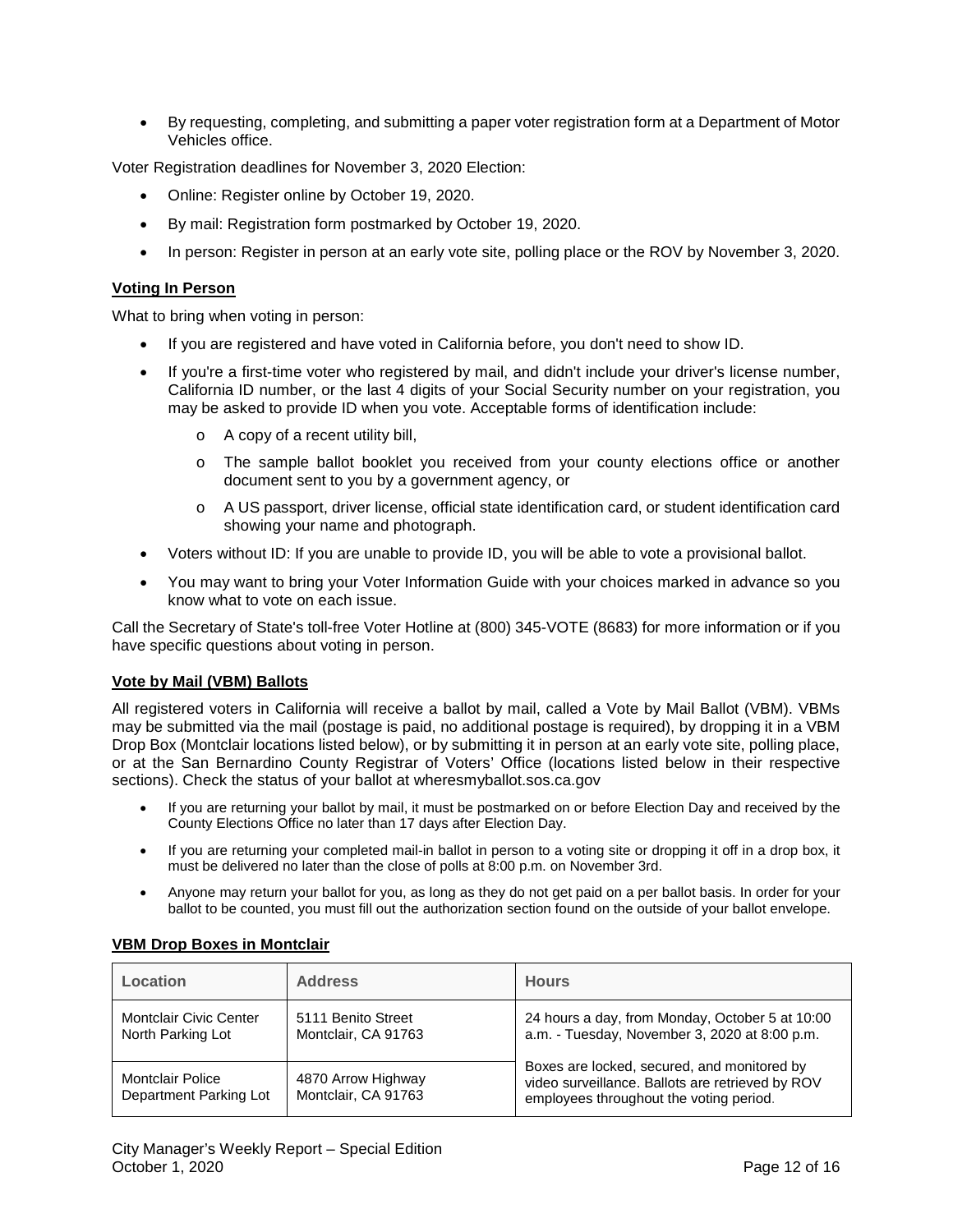



# **Track Your VBM Ballot!**

*Where's My Ballot?* lets voters know where their ballot is and its status every step of the way.

Sign up at **[WheresMyBallot.sos.ca.gov](http://wheresmyballot.sos.ca.gov/)** to receive automatic email, SMS (text), and/or voice call notifications about your ballot.

## **Voting at a Polling Place**

Any registered San Bernardino County voter can cast their ballot from Saturday, October 31<sup>st</sup> to Tuesday, November 3<sup>rd</sup> at any of the locations listed below (only Montclair locations are shown). While voters will have an assigned polling place listed on their VBM, they may use a different location to cast their ballot.

## **Local Polling Places**

| Location                               | <b>Address</b>                              | <b>Hours</b>                                                                                                    |  |
|----------------------------------------|---------------------------------------------|-----------------------------------------------------------------------------------------------------------------|--|
| <b>Howard Elementary</b><br>School     | 4650 Howard Street<br>Montclair, CA 91763   | All Polling Places are open:<br>Saturday, October 31 through Monday,<br>November 2 from 10:00 a.m. to 6:00 p.m. |  |
| Montera Elementary<br>School           | 4825 Bandera Street<br>Montclair, CA 91763  | Election Day, Tuesday, November 3 from<br>۰<br>7 a.m. to 8 p.m.                                                 |  |
| Moreno Elementary<br>School            | 4825 Moreno Street<br>Montclair, CA 91763   |                                                                                                                 |  |
| Our Lady of Lourdes<br>Catholic Church | 10191 Central Avenue<br>Montclair, CA 91763 |                                                                                                                 |  |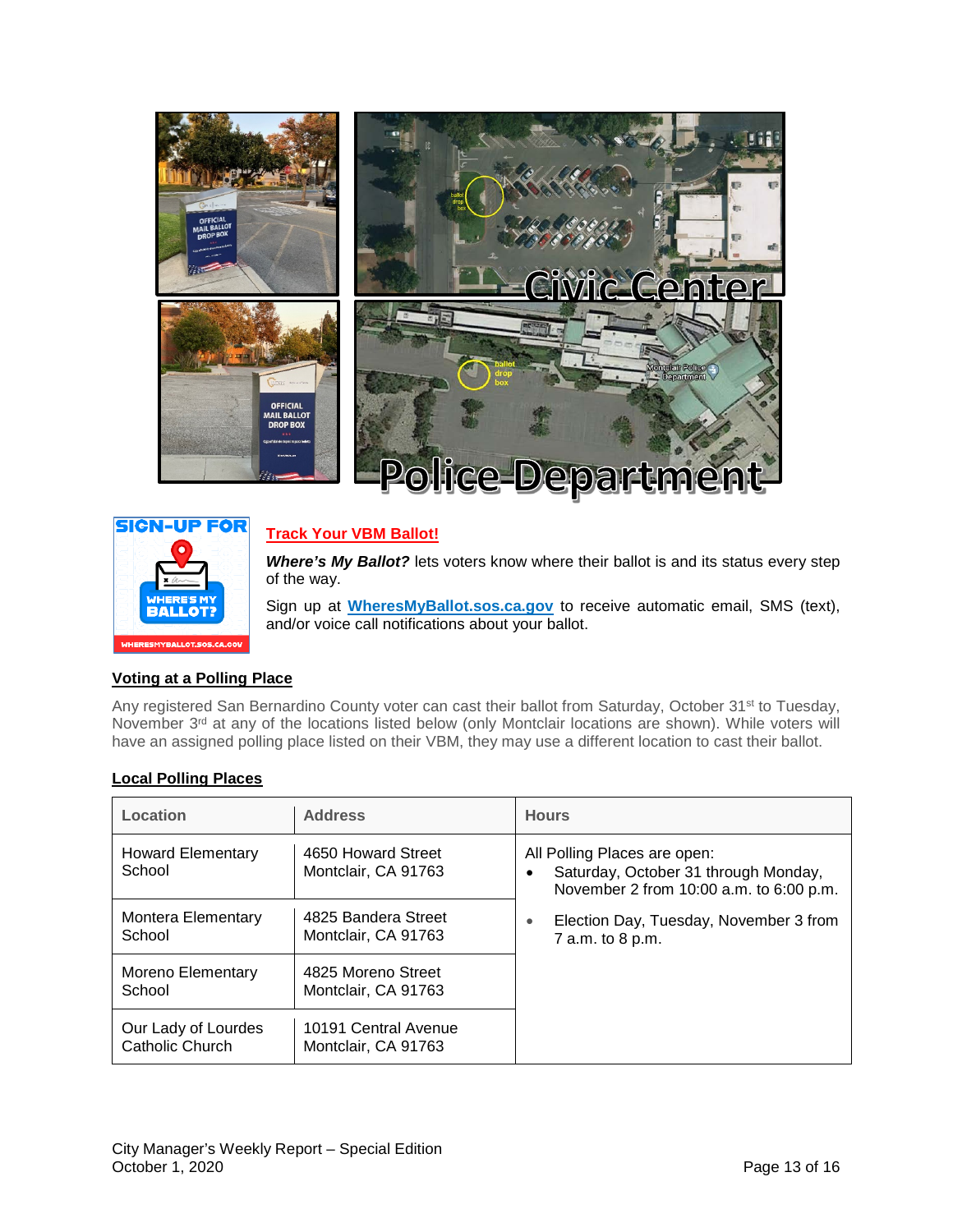# **Voting Early at an Early Vote Site**

California voters can vote before Election Day. The early voting period runs from Monday, October 5 to Monday, November 2, 2020, but dates and hours of voting sites will vary based on location. Registered San Bernardino County voters can cast their ballots prior to Election Day at one of the locations listed below. For a complete list of all locations throughout San Bernardino County, please visit [www.sbcountyelections.com.](http://www.sbcountyelections.com/)

| <b>Early Vote Sites Near Montclair</b> |  |  |  |  |
|----------------------------------------|--|--|--|--|
|----------------------------------------|--|--|--|--|

| Location                                                      | <b>Address</b>                                          | <b>Hours</b>                                                                                                                                                                                                                                                                                                                              |
|---------------------------------------------------------------|---------------------------------------------------------|-------------------------------------------------------------------------------------------------------------------------------------------------------------------------------------------------------------------------------------------------------------------------------------------------------------------------------------------|
| San Bernardino<br>County Registrar of<br><b>Voters Office</b> | 777 E. Rialto Avenue<br>San Bernardino, CA 92415        | Monday, October 5 - Tuesday, November 3<br>• Monday through Friday,<br>from $8$ a.m. to $5$ p.m.<br>• Monday, October 12 - Closed in observance<br>of Columbus Day / Indigenous Peoples' Day<br>• Saturday, Oct. 31 and Sunday, Nov. 1,<br>from $8$ a.m. to $5$ p.m.<br>• Election Day, Tuesday, November 3,<br>from $7$ a.m. to $8$ p.m. |
| San Bernardino<br>International Airport<br>Domestic Terminal  | 105 North Leland Norton Way<br>San Bernardino, CA 92408 | Monday, October 26 - Friday, October 30<br>• Monday through Friday,<br>from 10 $a.m.$ to 6 $p.m.$                                                                                                                                                                                                                                         |
| Toyota Arena                                                  | 4000 East Ontario Center Pkwy<br>Ontario, CA 91764      |                                                                                                                                                                                                                                                                                                                                           |

#### **Additional Online Voter Resources**

- City of Montclair Election Information:<http://www.cityofmontclair.org/election/>
- Facebook Voting Information Center:<https://www.facebook.com/votinginfocenter/>
- California Voter Foundation: [http://www.calvoter.org](http://www.calvoter.org/)

# CENSUS NEARS COMPLETION

As of September 29th, the U.S. Census Bureau reports that 98.7% of housing units (98,400,000 housing units) nationally have been counted in the 2020 Census, and 32 states plus the Commonwealth of Puerto Rico are over 99% counted. In California, the total enumerated response count is 99.4%. The self–response rate (those housing units in the count that self–responded to the Census count, as opposed to the total enumerated count that includes self–responding and those counted by Census takers) in San Bernardino County is 65.8% (ranked 28 among California counties), and the self–response rate in Montclair is 73.2%, (ranked 210 among California cities and towns).

The Census Bureau reports it is taking additional steps to ensure a complete and accurate count, including adding to the existing in–state census taker workforce in some states, with more than 22,000 experienced, trained census takers traveling from states and areas where the work is complete.

Every day, the U.S. Census Bureau releases the 2020 Census housing unit count completion rate for the nation, all 50 states, the District of Columbia and Puerto Rico.

If you have not participated in the 2020 Census, you are encouraged to respond when a census taker visits your home; or to be counted go online at 2020 Census.gov or by phone at 844–330–2020.

2020 Census partners include Members of Congress and State and Local Leaders, Complete Count Committees, Faith–Based Organizations, Businesses, and Community Leaders.

For information on the 2020 Census in California, visit 2020census.gov.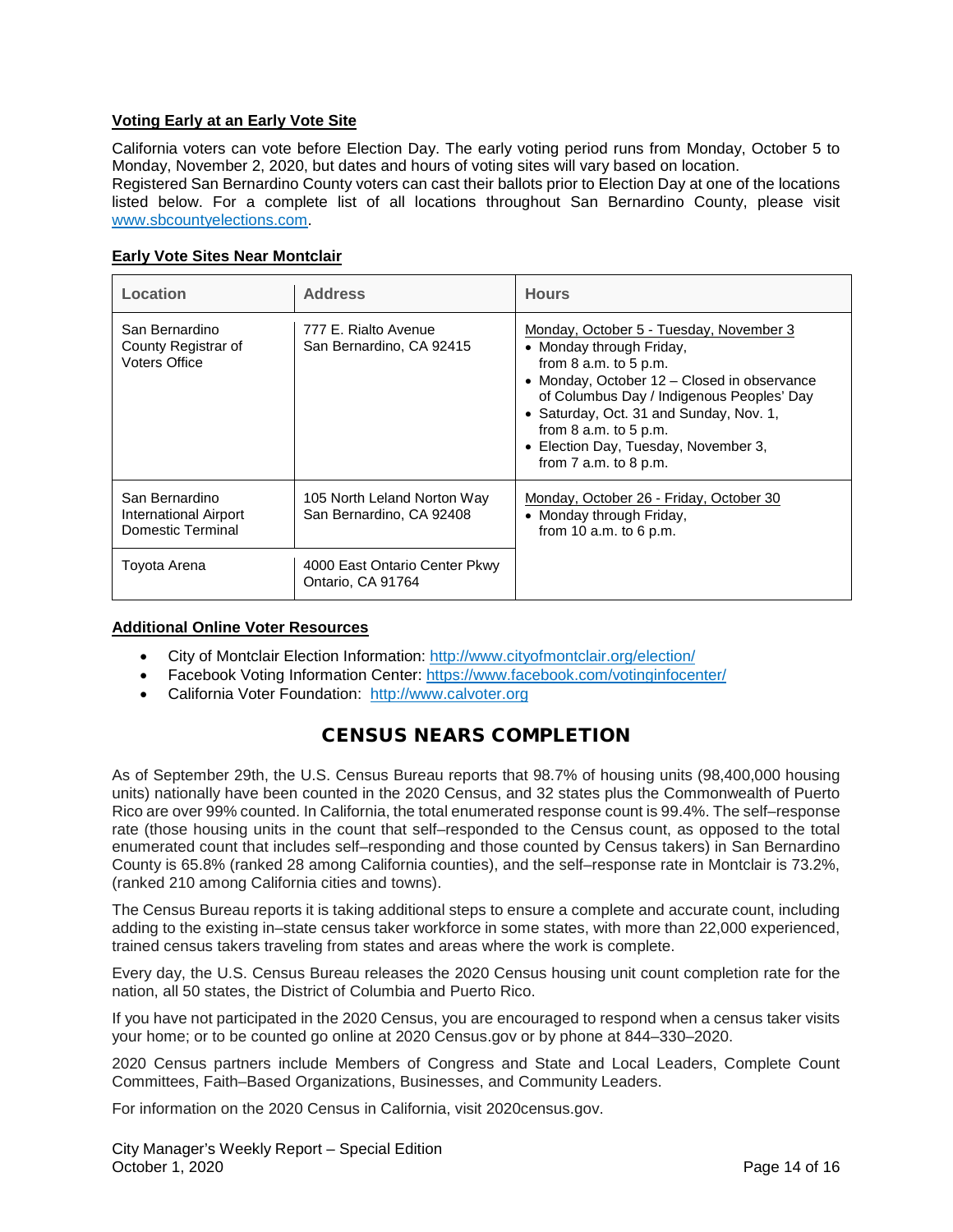# COVID SECOND QUARTER BUSINESS ACTIVITY DECLINES

According to the *Inland Empire Business Activity Index* <sup>[62](#page-14-0)</sup>, a report prepared by the UCR School of Business [Center for Economic Forecasting and Development](http://ucreconomicforecast.org/) [63](#page-14-1), business *activity in the Inland Empire (Riverside and San Bernardino counties) fell -26.5 percent during the second quarter of 2020 (April thru June) as regional employment and consumer spending declined because of the COVID-19 public health emergency.* The second quarter decline had been preceded by a -0.2% drop for the first quarter of 2020 (January thru March), indicating that growth in the economy was already cooling, partly in response to concerns over a coming pandemic.

The second quarter's -26.5 percent decline affected a number of industries and resulted in record unemployment. Public health-mandated business closures, unemployment, and a decline in consumer confidence are primary reasons for the economic decline. A resurgence of the novel coronavirus late in the second quarter extended the decline in consumer spending and employment across the region and into the second half of 2020.

Taxable sales, described in the report as a "lagging indicator" of business activity and consumer demand, fell 9.5 percent between the fourth quarter of 2019 and the first quarter of 2020 — a decline forecasted to continue through the remainder of 2020 and into 2021, with some analysts predicting economic decline into 2024, primarily a result of business closures and bankruptcies.

Economic Data for the second quarter is incomplete; however, the outlook for second quarter taxable sales is projected to show a 13 percent to 24 percent decline (varying between regions) over the same quarter last year.

Unemployment claims in the Inland Empire hit its peak early in the second quarter. Filed unemployment claims in Riverside County hit 53,500, and San Bernardino County totaled 42,100 claims in the week that ended April 11. Both counties remain among the top five statewide for new COVID-19 cases and unemployment claims.

The report also spotlights socio-demographic differences between households with children, illustrating the immense strain placed on families with lower incomes and with parents who work in certain industries. The report indicates that policymakers should focus on mitigating the economic and employment strain on these families to ensure that the public health crisis does not jeopardize the educational progress and long-term outcomes of their children.

Key socio-demographic findings in the report include:

- Single-parent households and two-parent households where only one parent works––households that respectively make up nearly 25% and 28% of all households with children in the region––can be at a greater disadvantage because of characteristics surrounding their incomes, work environments, and educational backgrounds.
- The median income of single-parent households (\$52,000) and two-parent households where only one parent works (\$62,000) represents a fraction of what two-parent households where both parents work earn (\$111,000), exposing them to a higher degree of economic risk during the pandemic.
- Single-parent households and two-parent households where only one parent works are more prone to be headed by a worker in a riskier, more exposed industry. The most common industry to work in among these households are Construction (15.6%) and Health Care (11.3%), which, for the most part do not have jobs that can be performed from home and thus pose greater health risks. In two-parent households where both parents work, the most common industry is Professional Services, which has a high level of work-from-home adaptability.
- Among two-parent households where only one parent works, 26.8 percent are headed by someone who is employed in either Construction or Manufacturing — both industries where the ability to work from home is unlikely and the risk of contracting COVID-19 is greater.

 $\overline{a}$ 

<span id="page-14-1"></span><span id="page-14-0"></span>*<sup>62</sup> https://ucreconomicforecast.org/wp-content/uploads/2020/09/IE\_Business\_Activity\_Index\_Q2\_Sept\_2020\_Digital.pdf <sup>63</sup> http://ucreconomicforecast.org/*